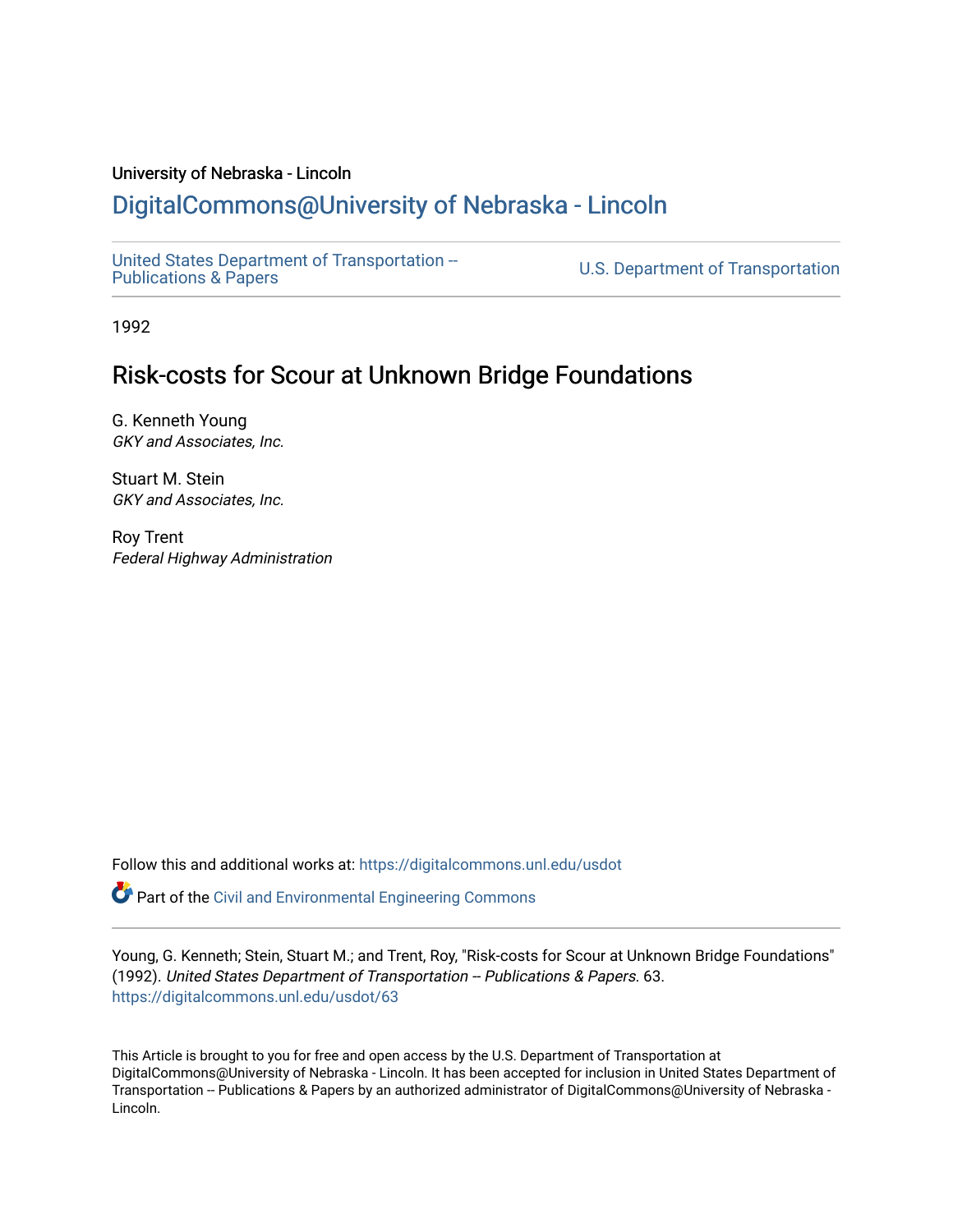Published in Hydraulic Engineering: Saving a Threatened Resource—In Search of Solutions: Proceedings of the Hydraulic Engineering sessions at Water Forum '92. Baltimore, Maryland, August 2–6, 1992. Published by American Society of Civil Engineers.

This article is a U.S. government work, and is not subject to copyright in the United States.

# **Risk-costs for Scour at Unknown Bridge Foundations**

G. Kenneth Young<sup>1</sup>, Member<sub>,</sub> Stuart M. Stein<sup>2</sup>, and Roy Trent<sup>3</sup>, Member

#### Abstract

A risk method sets priorities for bridge foundation information gathering. Scour failure risk is the product of failure cost and the probability of failure. The method is based on data (much of which is subjective) in the National Bridge Inventory, NBI. Risk determines the ranking of bridges for foundation data gathering in support of scour evaluation; high risks could vanish if substantial foundations are discovered.

# Summary and Conclusions

Risks are the expected value of losses associated with rebuilding, additional running costs over detours, and lost time. Losses depend upon an assumption of how long a failed bridge will take to be repaired. This time is assumed to be inversely related to traffic volume. Losses are based on a bridge failure outcome.

Risks weight the economic outcome with a failure probability. The methods assume the unknown foundations are poor to begin with. Subjective failure probabilities are calculated as a function of overtopping frequency,

'GKY and Associates, Inc., 5411-E Backlick Road, Springfield, VA; (703)642-5080; FAX (703) 642-5367

<sup>2</sup>GKY and Associates, Inc.

<sup>3</sup>Federal Highway Administration, Turner Fairbank Research Laboratory, 6300 Georgetown Pike, McLean, VA 22101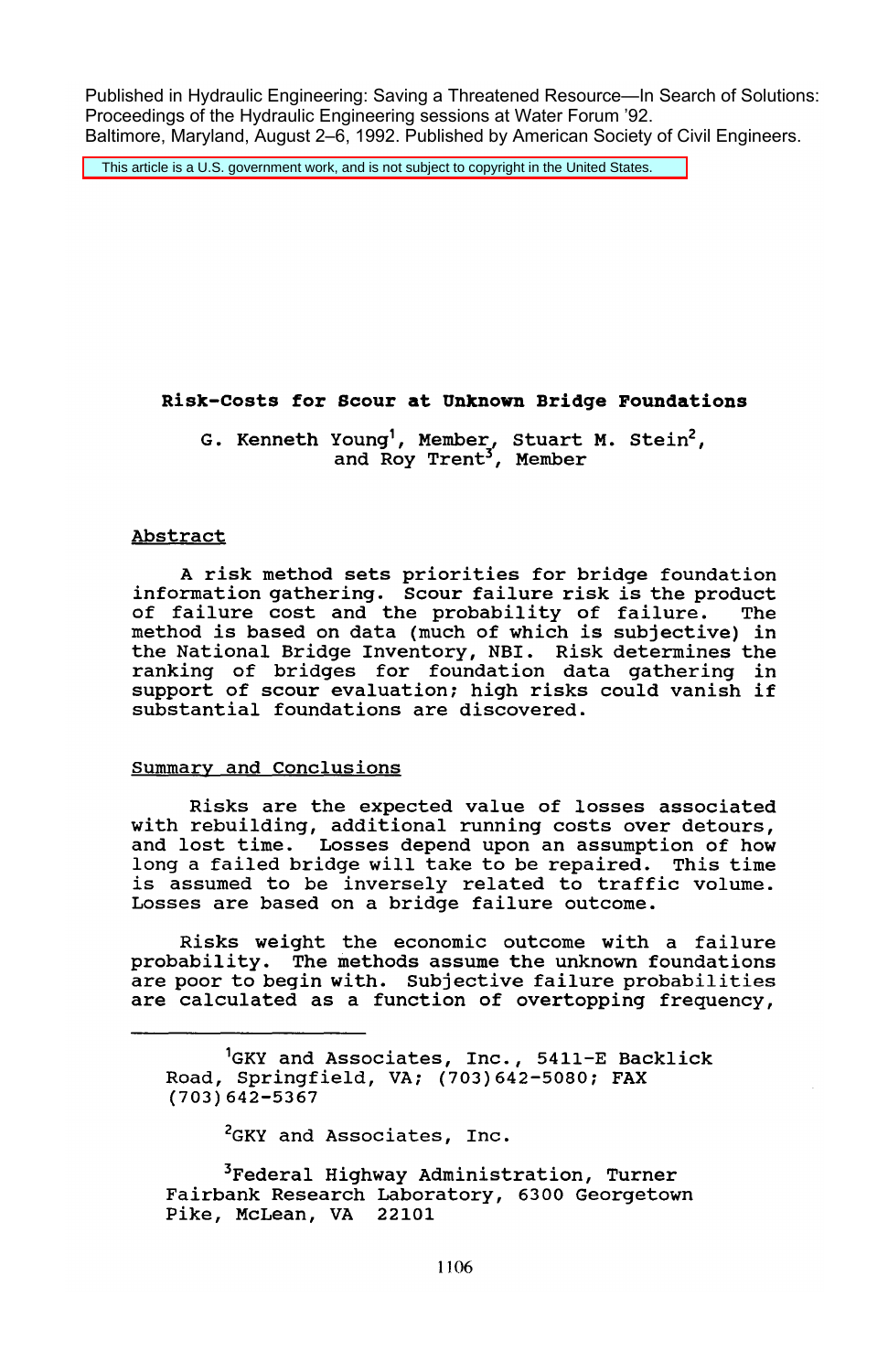substructure and channel conditions noted by inspectors. The logic is exact at the limits of possibilities and will accurately identify higher and lower risks.

Application of the method to an example subset of bridges gives reasonable risk ranked results. The NBI<sup>4</sup> bridges gives reasonable risk ranked results. method is sensitive to traffic and detour length.

The red book economic parameters<sup>5</sup> of the method are: value of lost time; occupancy rate; detour speed; running costs; and, bridge rebuilding costs.

The items of the method within the NBI data base<br>are: functional class  $(\#26)$ : ADT  $(\#29)$ : substructural functional class (#26); ADT (#29): substructural condition (#60); channel protection (#61); waterway adequacy (#71); year built (#27); width (#52); length (#49); and detour length (#19).

The conclusions are:

- 1. The NBI data base plus a few economic parameters generates a risk ranked list of bridges based on failure by scour. The risks assume that the unknown foundations are poor (shallow or susceptible to scour).
- 2. Subjective determinations are needed to cope with the limitations of the NBI data base which was designed for national defense purposes, is utilized for maintenance, and now is being applied to scour.
- 3. The NBI data base now considers scour with the inclusion of item 113. The risk-based method can prioritize projects gathering pending item 113 updates.
- 4. The risk-based method adapts to the case where the foundations are known in order to generate rankings that are related to provision of countermeasures.

<sup>4</sup>FHWA, Recording and Coding Guide for the Structure Inventory and Appraisal of the Nation's Bridges, Bridge Division, 1988.

<sup>2</sup>AASHTO, <u>A Manual on User Benefit Analysis of</u> Highway and Bus Transit Improvements, 1977.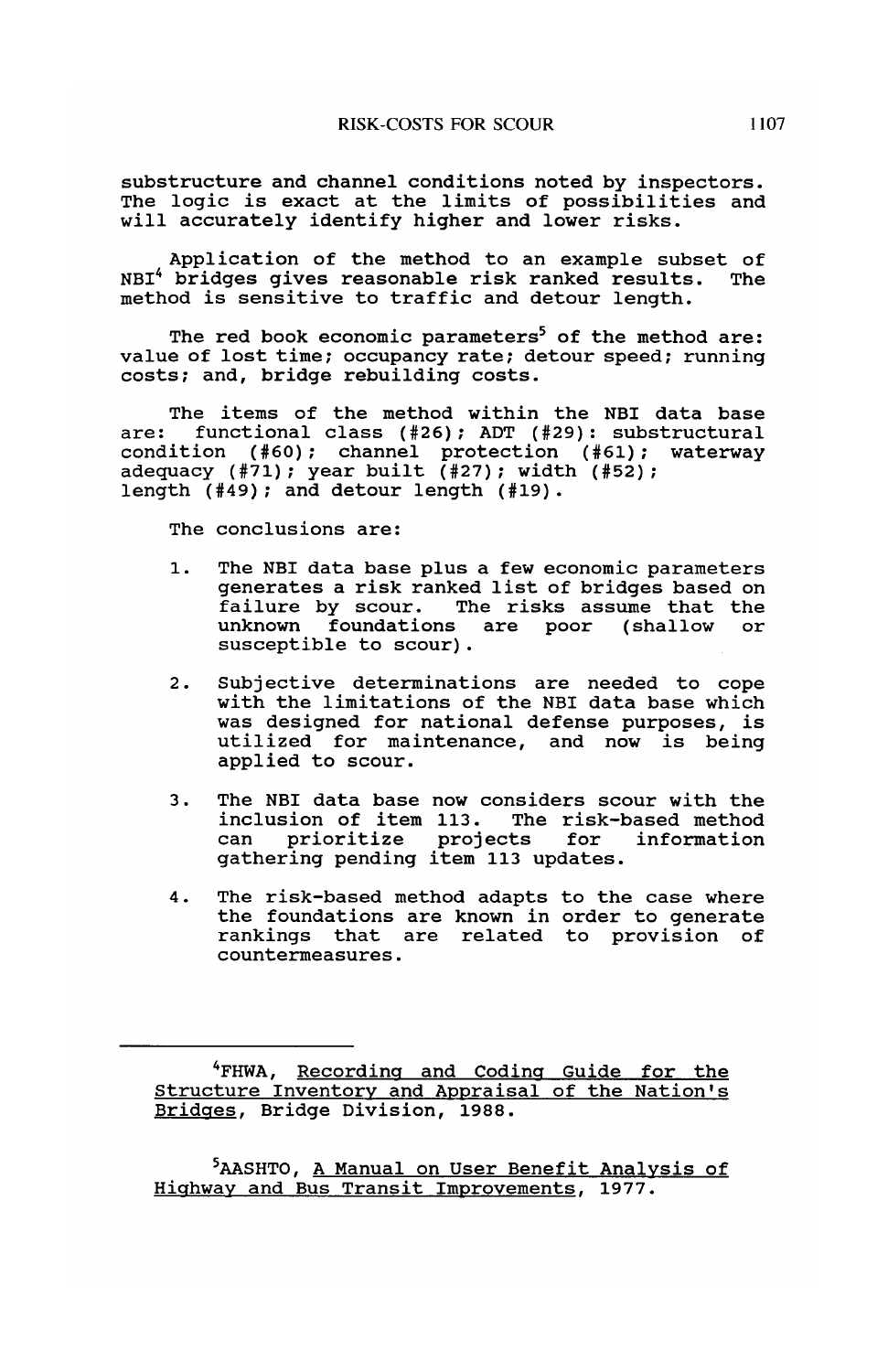5. Timely implementation of this method should be information gathering and analyzes resources.<br>Computerization is indicated.

### The Model

The model logic is shown in Figure 1:





The risk is calculated as the product of the probability of scour failure given generally inadequate foundations and the losses associated with failure. Risk is the expected value of the loss. The three categories of costs used in the model include:

- 1. Rebuilding cost;<br>2. Additional runni
- 2. Additional running cost; and<br>3. Additional time cost.
- Additional time cost.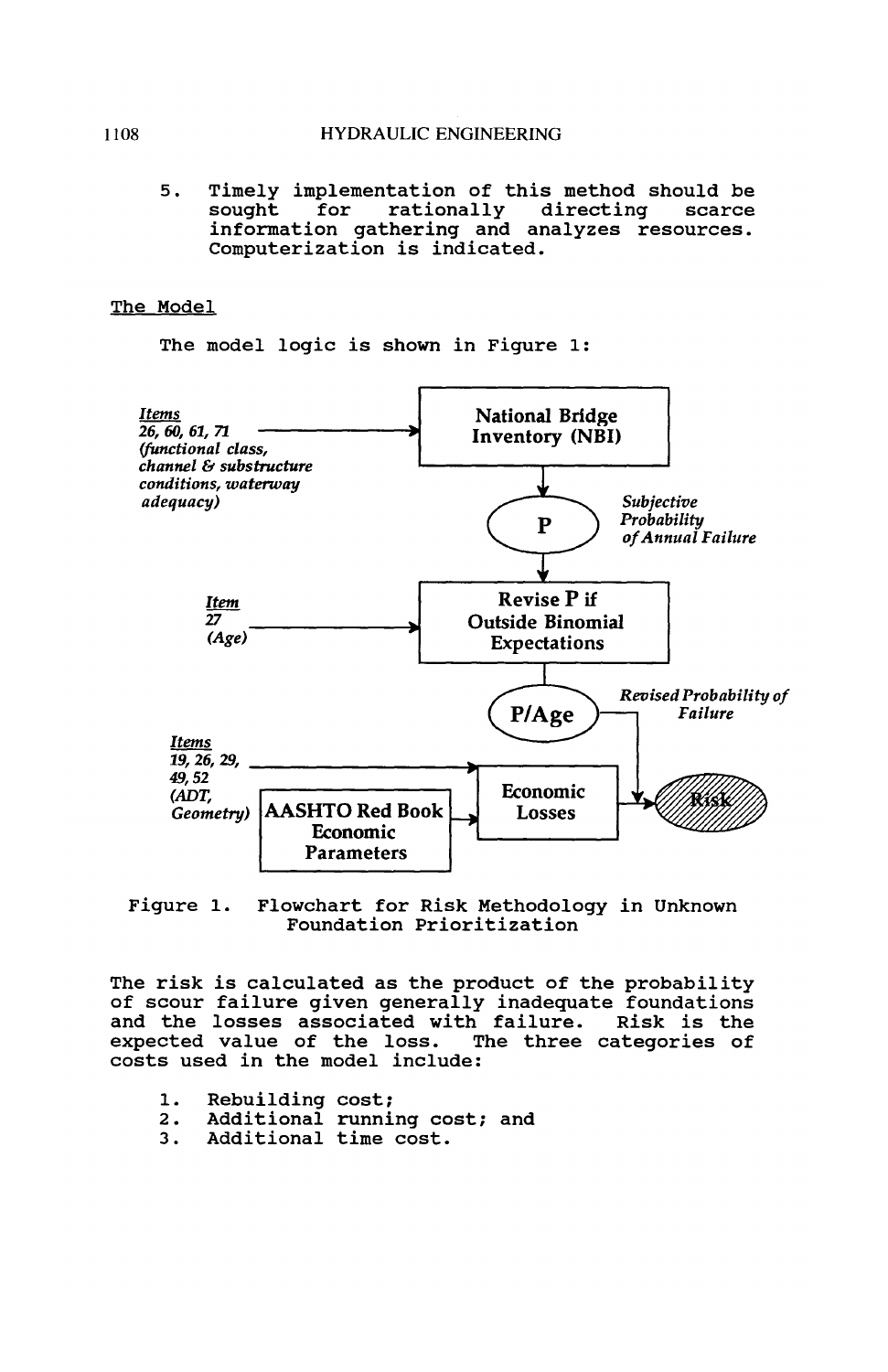Property damage, injury, and death costs can be high but when weighted by probability, their risks are negligible compared with the other risks. Risk is calculated as:

Risk =  $KP$   $\begin{bmatrix} C_1 & WL \ 1 & \end{bmatrix} + \begin{bmatrix} C_2 & DAd \ 2 & \end{bmatrix}$ Rebuilding Running Cost Cost

+ 
$$
(C_3O(1 - T/100) + C_4 T/100)
$$
 DAd/S]

Time Cost

where:

| Risk                 | $=$                | risk of scour failure, \$/year;                    |
|----------------------|--------------------|----------------------------------------------------|
| K                    | $=$                | risk adjustment factor;                            |
| P                    | $=$                | annual probability of failure (based               |
|                      |                    | on NBI items 26, 60, 61, 71), year <sup>-1</sup> ; |
|                      | $=$                | rebuilding cost, $$60/ft^2$ ;                      |
| $\frac{C_1}{W}$      | $=$                | bridge width, ft (NBI item 52);                    |
| г                    | $=$                | bridge length, (NBI item 49);                      |
|                      | $=$                | cost of running vehicle (\$0.25/mi);               |
| $C_2$                | $=$                | detour length, mi (NBI item 19);                   |
| $\, {\bf A} \,$      | $=$                | ADT (NBI item 29);                                 |
| d                    | $=$                | duration of detour, days (based on                 |
|                      |                    | ADT-NBI item 29);                                  |
| $c_{3}$              | $=$ $\overline{ }$ | value of time per adult in passenger               |
|                      |                    | car, \$7.05/hr (1991);                             |
| O                    | $=$                | average occupancy rate, 1.56 adults;               |
| т                    | $=$                | average daily truck traffic, % of ADT              |
|                      |                    | (NBI item 109);                                    |
| $\mathtt{c}_{\iota}$ | $=$                | value of time for truck, \$20.56/hr                |
|                      |                    | $(1991)$ ; and                                     |
| s                    | =                  | average detour speed, 40 mph.                      |
|                      |                    |                                                    |

## Subjective Probabilities

The subjective probability of scour failure is estimated based on waterway adequacy (NBI item 71) functional classification (NBI item 26), substructure condition (NBI item 60), and channel protection (NBI item 61). The waterway adequacy and functional classification are used to determine the overtopping frequency, as described in NBI instructions.

If one knows the overtopping frequency, say 0.01, one also knows the frequency that the bridge opening is full of water. This full condition also represents maximum depth since higher flow will be accommodated by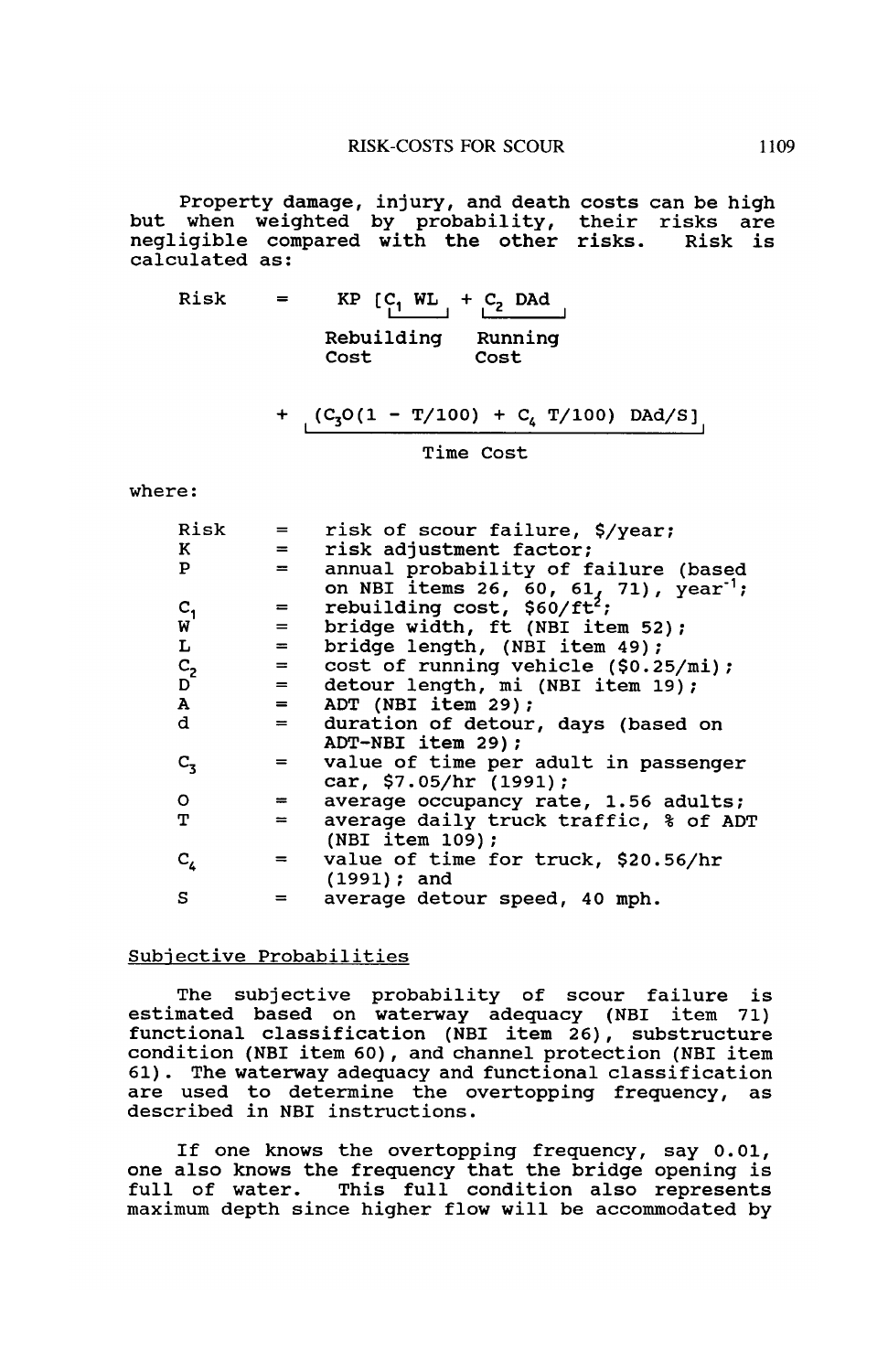embankment overtopping without large depth increases. The logic derives the frequencies of less than full flow depths using USGS regional regression equations and proportionalities implied by Manning's equation.

with the probability of failure given scour vulnerability and depth, and the probability of depth given overtopping frequency, the probability of failure given overtopping frequency and scour vulnerability is determined as follows:

 $P (F | (OT and SV)) = \sum_{D} P (D | OT) P (F | (SV and D))$ 

where:

| F  | $=$ | failure;                 |
|----|-----|--------------------------|
| OТ | $=$ | overtopping frequency;   |
| sv | $=$ | scour vulnerability; and |
| D  | $=$ | dimensionless depth.     |

The above expression weights failure over the five<br>h ranges, eliminating depth as a variable. The depth ranges, eliminating depth as a variable. probability results are given in Figure 2.

Bridge age (calculated from NBI item 27-year built) is used as a reality check on the probability of scour failure. The reciprocal of the probability of scour failure is the mean time to scour failure. The mean time<br>failure is the mean time to scour failure. The mean time is compared to the age of the bridge; demonstrated longevity is used to reduce failure probability.

## Example

The methodology was applied to 78 bridges over water within one mid-Atlantic Seaboard county. The bridges were then sorted from high to low risk, ranging from \$1.5 million to \$635. This ranking is depicted in Figure 3. Many of the high risk bridges have high ADTs and long detour lengths, both of which influence running costs and time loss costs. The six highest risk bridges have ADTs over 10,000 and 17 of the 24 highest risk bridges have detour lengths of 10 miles or more. In this example, running costs and time loss costs dwarf rebuilding costs for most of the high risk bridges; ADT and detour length are important parameters.

### Acknowledgement

This work done under FHWA Contract No. DTFH61-90-R-00047: Mr. Victor Elias, Principal Investigator.